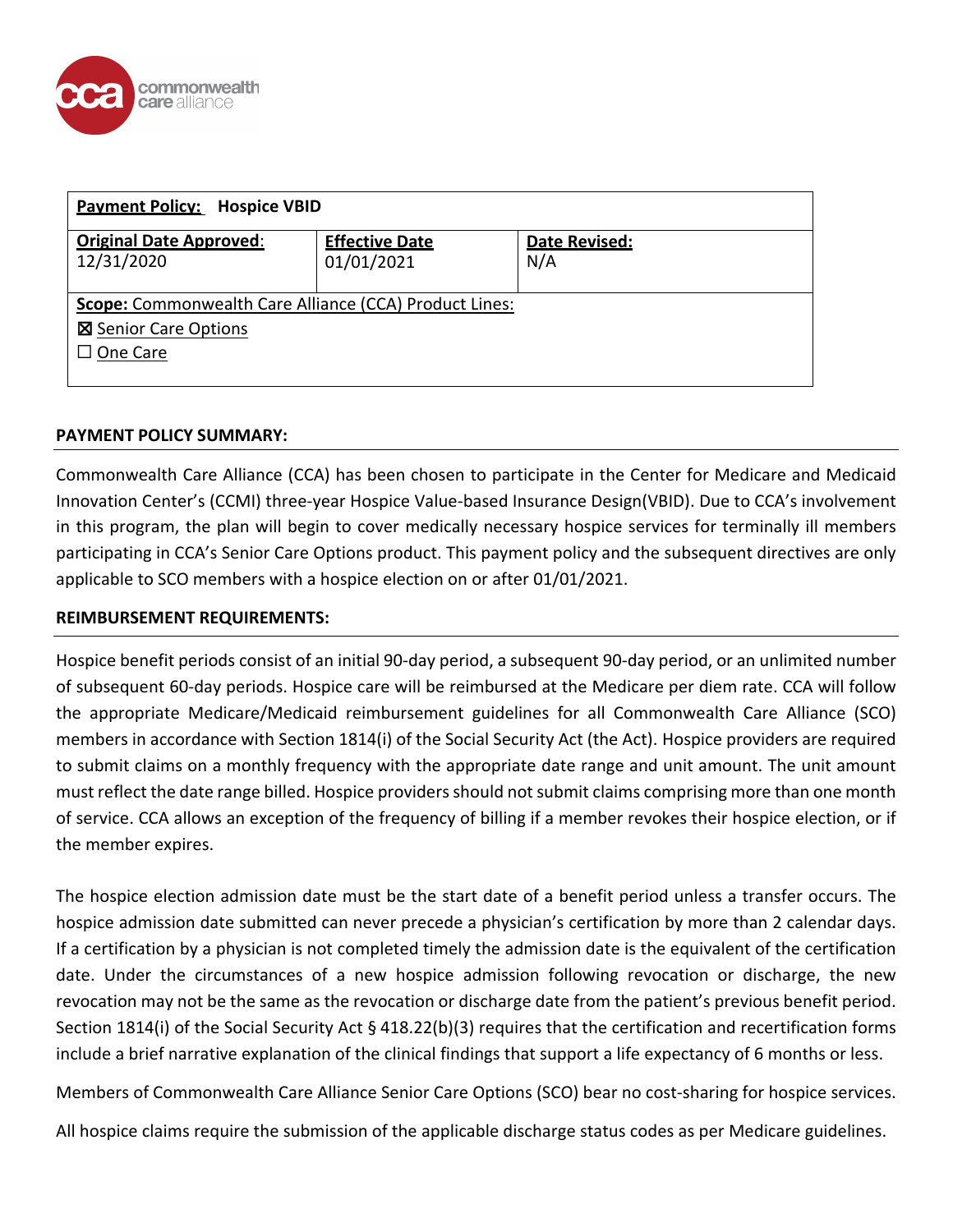

Per the VBID demonstration project with CMS, all hospice providers rendering care to CCA SCO members will be compliant with the Medicare Hospice Benefit manual 100-02 Chapter 9 as well as the Medicare Claims Processing manual 100-04 Chapter 11. Upon request by CCA, a copy of the original NOE including but not limited to any addendum will be furnished by the hospice provider to CCA within 7 business days.

Concordant with updates to the manual for hospice care rendered after 10/1/2020, services unrelated to the terminal illness and related conditions are exceptional and unusual and the hospice should be providing virtually all care needed by the individual who has elected hospice.

**Guidelines below for all notice submission requirements containing condition codes/occurrence codes apply to the electronic Medicare submission only. CCA requires a copy of the Medicare submission sent securely to CCA's Eligibility Inbox (in the format of a .txt file, PDF, or Excel spreadsheet). In-network providers must submit all notices within 7 days from the hospice admission date, the hospice discharge date, or by other date requirements specified in the guidance below. Out-of-network providers must follow the same submission guidance within 5 business days. The submission to the eligibility inbox may include data for more than one patient, however, all individual patient data should be submitted on a single line.**

All notices (Notice of Election, Notice of Termination/Revocation, Notice of Transfer, Notice of Cancellation, and Change of Ownership notification) outlined in this policy **MUST** be submitted to both Medicare and the CCA Eligibility Inbox: [Eligibility@commonwealthcare.org](mailto:Eligibility@commonwealthcare.org)

# **NOTICE OF ELECTION (NOE]**

A Notice of Election (NOE) is required and must be filed to both Medicare and CCA prior to beginning Hospice care or within 5 business days of the hospice admission date for out-of-network providers and within 7 business days of the hospice admission date for in-network providers. The election must be signed by the patient or their authorized representative.

If the NOE is not received timely by CCA, services will be denied. CCA will not cover and pay for the days of hospice care from the hospice admission date to the date the NOE is submitted to, and accepted by, CCA. Claims that do not fit the timely filing exception criteria below should be submitted as non-covered with occurrence span code 77.

Per CMS guidelines, the following circumstances are eligible for the review of exceptions to timely filing:

- Fires, floods, earthquakes, or other unusual events that inflict extensive damage to the hospice's ability to operate
- An event that produces a data-filing problem due to a CCA system issue that's beyond the control of the hospice
- Other circumstances determined by CMS to be beyond the hospice's control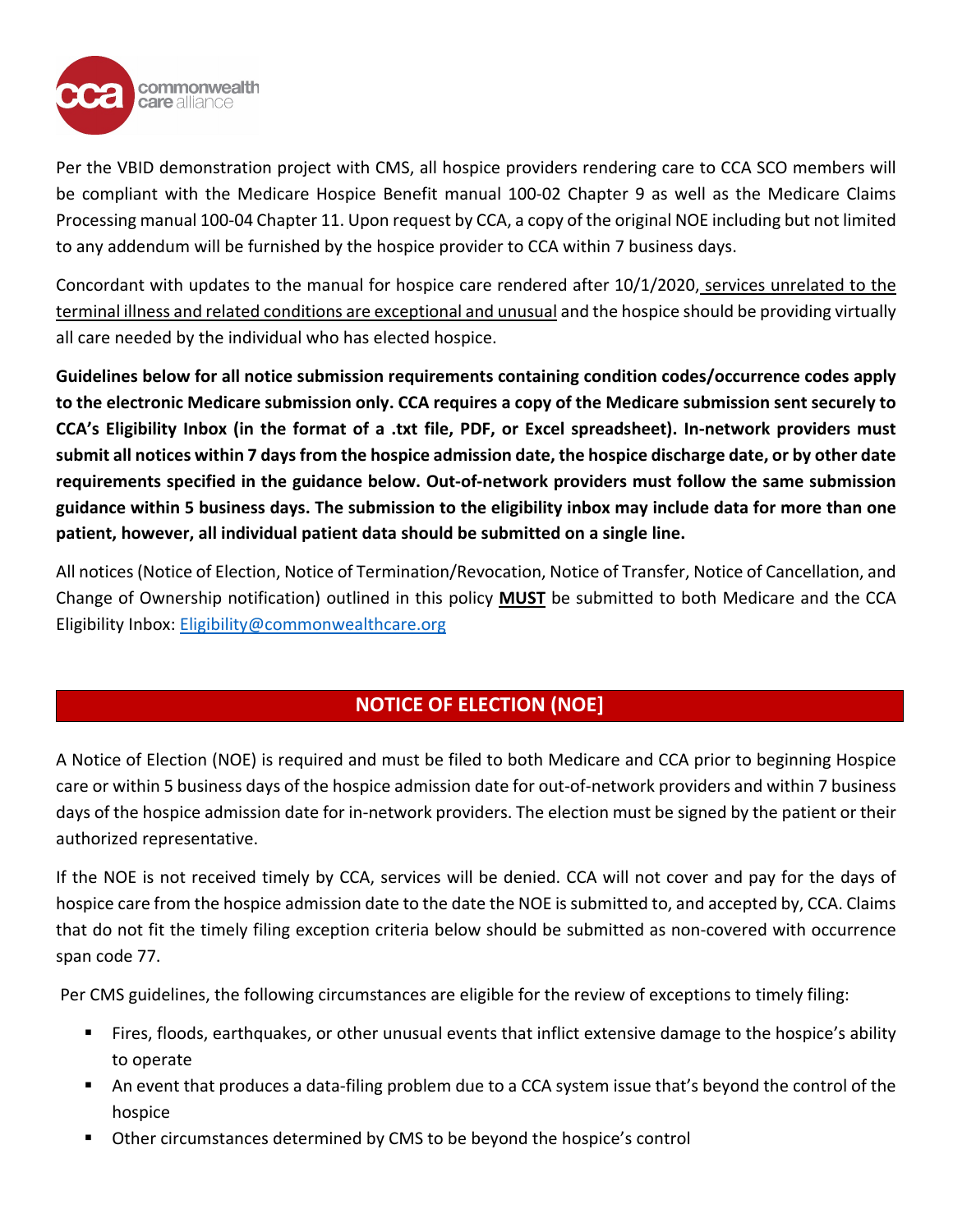

If the hospice provider believes the criteria for an exception has been met, the required documentation (as per Medicare guidelines) for each scenario above must be submitted to CCA in order to support and demonstrate the exception.

An NOE should be submitted with the applicable Type of Bill (TOB):

- 81A Non-hospital based Hospice Initial Election Notice
- 82A Hospital based Hospice Initial Election Notice

Initial submission of an NOE does not require condition codes. The hospice should report occurrence code 27 accompanied by the admission date. If a previously submitted NOE requires modification to correct an election date, the hospice provider should submit occurrence code 56 and condition code D0.

For CCA SCO members that are discharged and readmitted to hospice services within 60 days of the discharge, the hospice days will continue to follow the member. If the hospice patient is discharged from hospice care for more than 60 days a new election to hospice will initiate a reset of the member's 60-day window, paid at the routine home care high rate upon the new admission. The new admission will require resubmission of the NOE to Medicare and CCA.

# **NOTICE OF TERMINATION/REVOCATION (NOTR)**

A Notice of Election Termination/Revocation (NOTR) is used when a patient is discharged from Hospice alive or chooses to revoke their hospice election. NOTR must be filed **within 5 business days after the effective date of discharge for out-of-network providers and 7 business days** after the effective date of discharge for in-network providers. The NOTR must include the appropriate date range containing the "From" and "To" dates applicable to revocation.

The following scenarios will affect the Hospice end date:

- When there is no change in the provider number during the election, the hospice must submit the start date of the election period as the "From date" on the NOTR
- If the revocation follows a transfer, the "From" date on the NOTR must match the START DATE on the benefit period that initiated the transfer
- If the revocation follows a change of ownership, the "From" date on the NOTR must match the OWNER CHANGE start date on the benefit periods. This process is to ensure that only the provider currently rendering hospice services to the member can submit the NOTR

Condition codes are not required for the initial submission of the NOTR. If the date of termination/revocation requires correction by the hospice provider, occurrence code 56 and condition code D0 should be submitted.

An NOTR should be submitted with the applicable Type of Bill (TOB):

■ 81B — Non-hospital based Hospice Notice of Election Termination/Revocation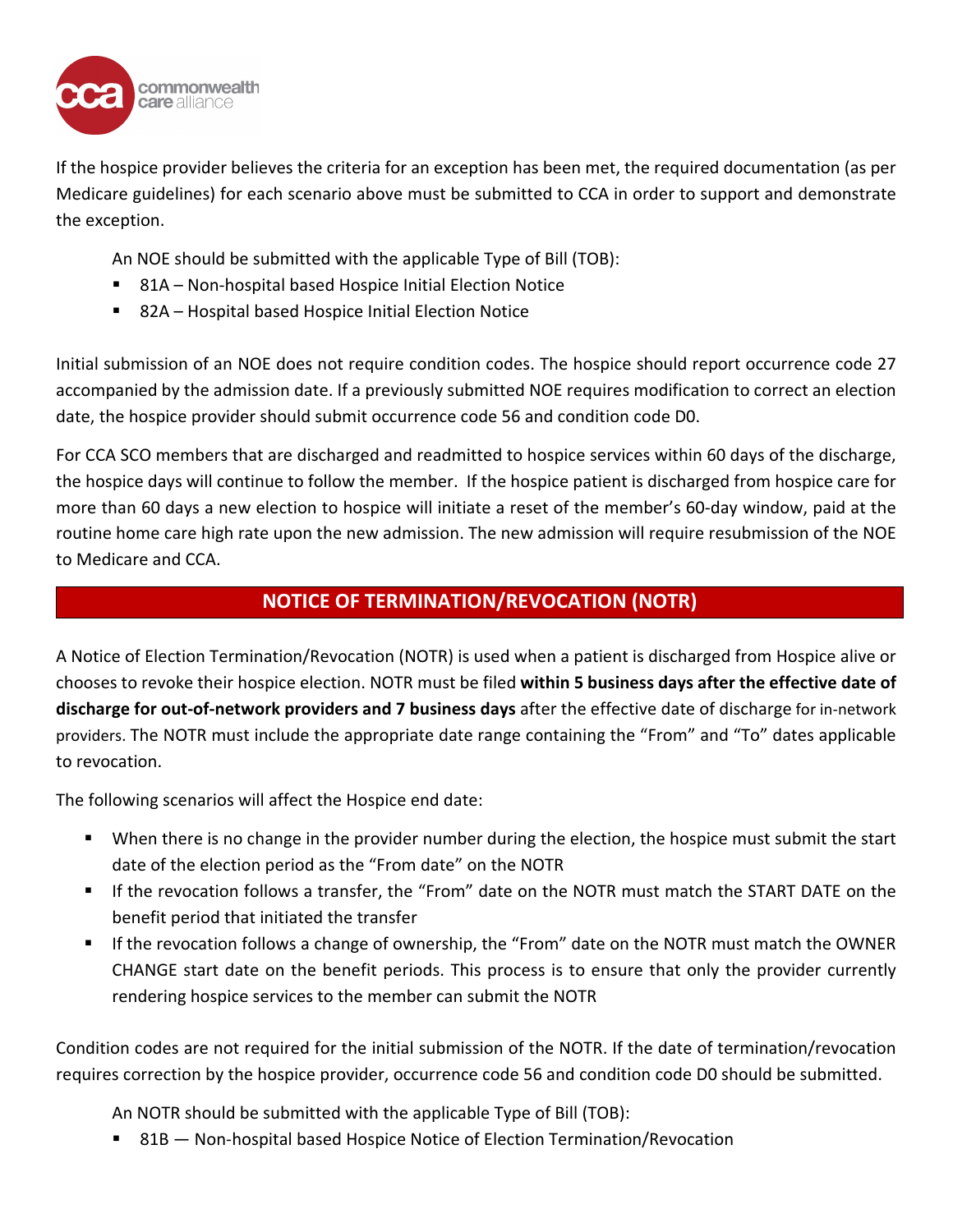

82B — Hospital based Hospice Initial Election Notice Termination/Revocation

# **NOTICE OF TRANSFER**

If a CCA SCO member transfers their hospice care to another hospice provider, a transfer notice must be submitted by the admitting hospice provider. The transfer notice should be submitted with the applicable bill type outlined below and should not be submitted until the previous hospice provider has finalized their billing:

A notice of transfer should be submitted with the applicable Type of Bill (TOB):

- 81C Non-hospital based Hospice Change of Provider
- 82C Hospital Based Hospice Change of Provider

Occurrence code 27 is not required for notice of transfer unless the transfer date is the first day of the next hospice benefit period.

## **NOTICE OF CANCELLATION**

CCA requires a notice of cancellation submission by the hospice provider if a SCO member decides not to receive services from the provider and an admission date has already been submitted to Medicare and CCA for that member. Cancellation can also be submitted to correct a change of ownership submitted in error. If there has been no change of the hospice provider during the election period, the hospice provider should submit the initial admission date as the election date of the election period being canceled.

A notice of cancellation should be submitted with the applicable Type of Bill (TOB):

- 81D Non-hospital based Hospice Notice of Cancellation
- 82D Hospital Based Hospice Notice of Cancellation

Condition codes are not required for initial submission, occurrence code 56 for any subsequent correction.

# **CHANGE OF OWNERSHIP DURING THE HOSPICE ELECTION PERIOD**

If a hospice provider is purchased during a member's election period, a notice to denote the change of ownership is required. The effective date of the change in ownership should be listed as the "From" date.

Change of Ownership notice must be submitted with the applicable Type of Bill (TOB):

- 81E Non-hospital based Hospice Change of Ownership
- 82E Hospital Based Hospice Change of Ownership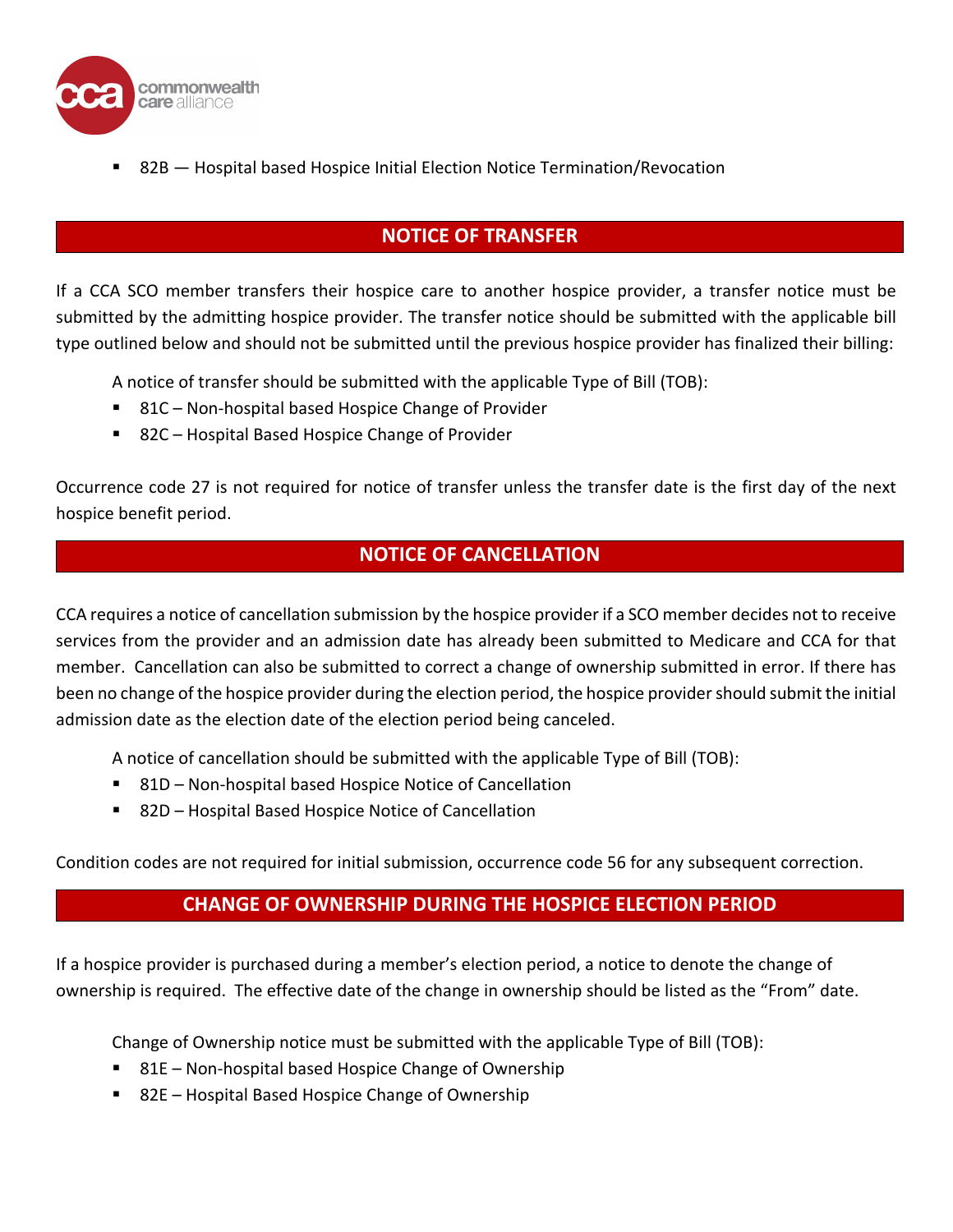

Condition codes are not required unless there is a correction of the effective date of the change in ownership. If a correction is necessary occurrence code 56 should be submitted with condition code D0. If these codes are not reported together the claim will be returned to the provider.

# **HOSPICE SERVICES PROVIDED DURING THE COVID-19 PUBLIC HEALTH EMERGENCY (PHE)**

Hospice providers may render telehealth services through audio/visual services with two-way communication or through audio-only during the COVID-19 PHE for routine home care if appropriate.

Face-to-face services for recertification purposes may be performed via real time audio/visual telehealth with two-way communication.

Service intensity add-on payments will not be made for telehealth hospice services during the COVID-19 PHE.

# **NURSING FACILITIES**

Reimbursement will not be provided to nursing facilities for a bed hold in the event of Medical Leave of Absence (MLOA). Reimbursement will only be provided for a bed hold during the 10-day period of Non-Medical Leave of Absence (NMLOA).

## **DURABLE MEDICAL EQUIPMENT (DME)**

Requests for DME **should not** be sent to the DME Medicare Administrative Contractors (MACs).

CCA assumes responsibility for all unrelated care, services, and items, including DME. CCA may conduct prepayment development or post-payment review to validate that the services unrelated to the terminal illness and related conditions (billed with the appropriate modifier or condition code) are not related to the terminal illness and related conditions.

In the event that the claim exceeds the number of allowable modifiers, suppliers are instructed to use modifier 99 on the line to indicate additional modifiers are reported in the remarks field. The supplier must include the GW modifier in the claim remarks. Claims that do not contain the GW modifier shall be denied.

### **BILLING AND CODING GUIDELINES:**

The Health Insurance Portability & Accountability Act (HIPAA) Transaction and Code Set Rule requires providers to use the code(s) that are valid at the time the service is provided. Providers must only use industry standard code sets and must use specific HCPCS and CPT codes when available.

| Revenue | <b>Description</b> |  |
|---------|--------------------|--|
| Code    |                    |  |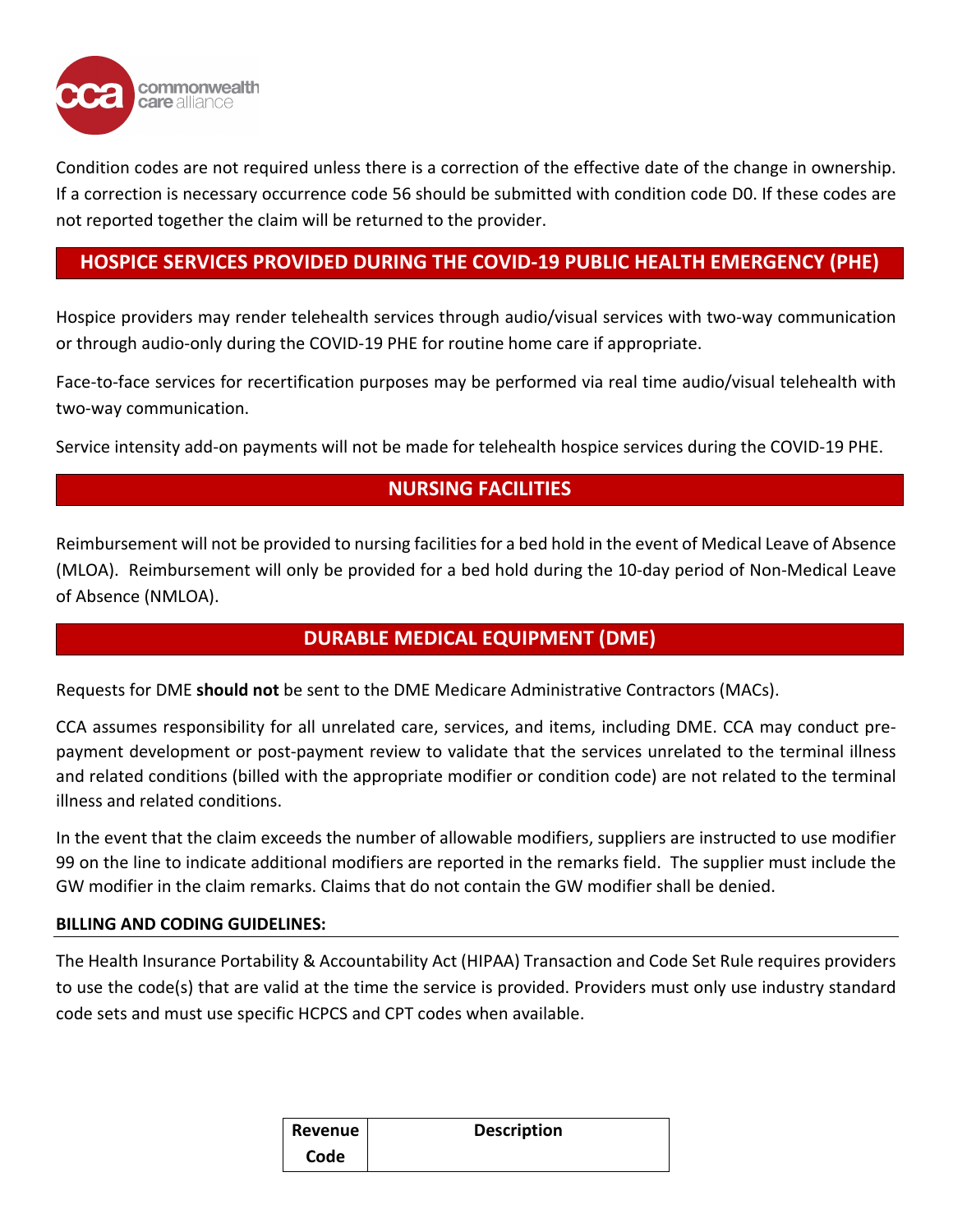

| 651 | <b>Routine Home Care</b>      |
|-----|-------------------------------|
| 652 | <b>Continuous Home Care</b>   |
| 655 | <b>Inpatient Respite Care</b> |
| 656 | <b>General Inpatient Care</b> |
|     | <b>Physician Services</b>     |

| Code  | <b>Hospice Service Description</b>                                                   |
|-------|--------------------------------------------------------------------------------------|
| Q5001 | Hospice or home health care provided in patient's home/residence                     |
| Q5002 | Hospice or home health care provided in assisted living facility                     |
|       | Hospice care provided in nursing long-term care facility (LTC) or nonskilled nursing |
| Q5003 | facility (NF)                                                                        |
| Q5004 | Hospice care provided in skilled nursing facility (SNF)                              |
| Q5005 | Hospice care provided in inpatient hospital                                          |
| Q5006 | Hospice care provided in inpatient hospice facility                                  |
| Q5007 | Hospice care provided in long-term care facility                                     |
| Q5008 | Hospice care provided in inpatient psychiatric facility                              |
| Q5009 | Hospice or home health care provided in place not otherwise specified (NOS)          |
| Q5010 | Hospice home care provided in a hospice facility                                     |

The following services may also be submitted on the claim; however, no additional payment will be issued by CCA as the services are considered bundled with the level of care on the claim.

| Revenue | <b>Description</b>        | <b>HCPCS</b> | <b>Required</b>                                    |
|---------|---------------------------|--------------|----------------------------------------------------|
| Code    |                           | Code         | <b>Detail</b>                                      |
|         |                           |              | Report a monthly charge total for all drugs (i.e., |
|         | Non-injectable            |              | report a total charge amount for the period        |
| 250     | <b>Prescription Drugs</b> | No HCPCS     | covered by the claim) using revenue code           |
|         |                           | Required     | 0250.                                              |
|         |                           |              | Report a monthly charge total for infusion DME     |
|         |                           |              | (i.e., report a total charge amount for the        |
| 29X     | <b>Infusion Pumps</b>     | N/A          | period covered by the claim), including DME        |
|         |                           |              | infusion drugs, using revenue center 029X for      |
|         |                           |              | the infusion pumps and 0294 for DME infusion       |
|         |                           |              | drugs                                              |
|         |                           |              | Each visit is identified on a separate line item   |
|         |                           |              | with the appropriate line item date of service     |
| 42X     | <b>Physical Therapy</b>   | G0151        | and a charge amount. The units reported on         |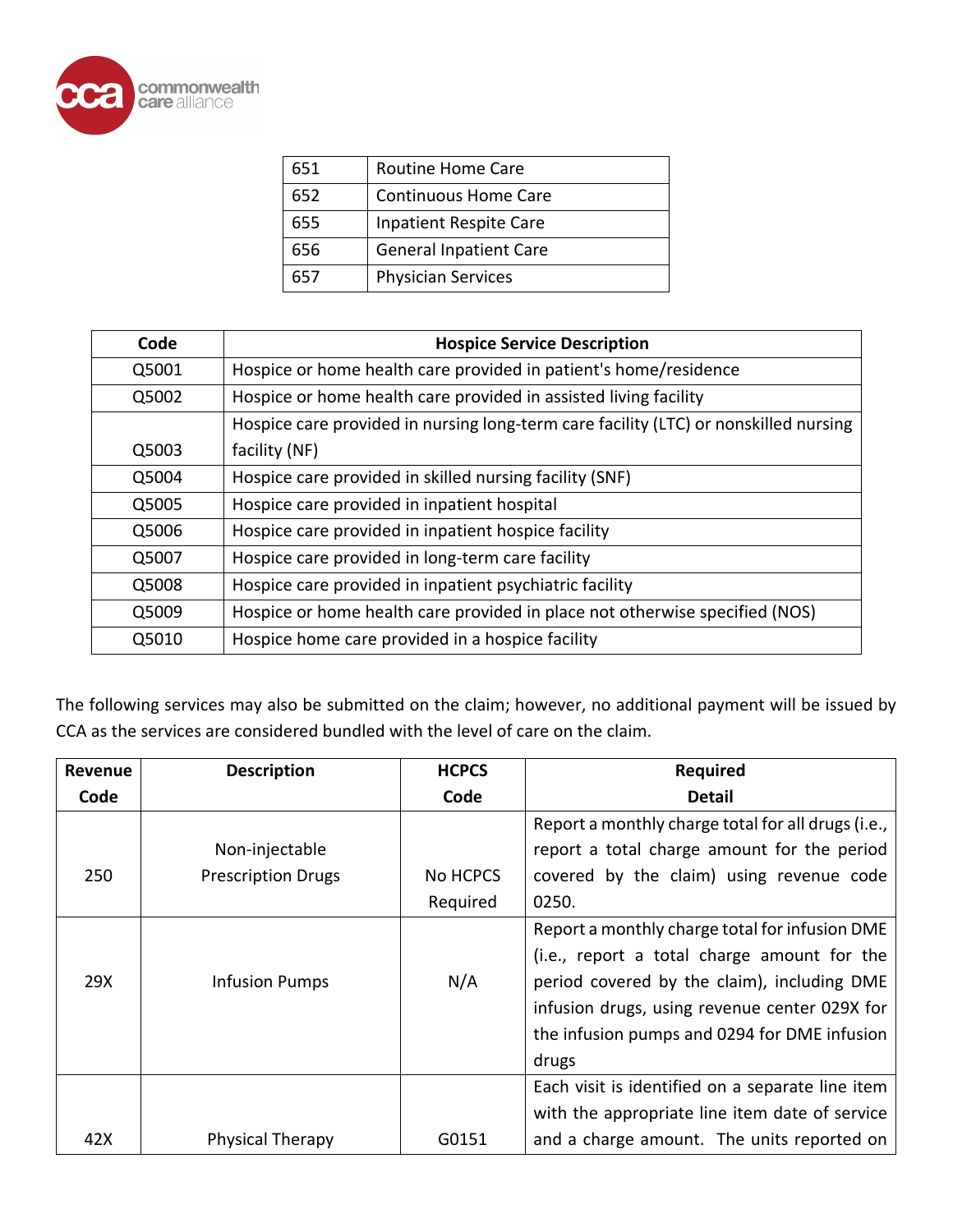

|     |                                      |          | the claim are the multiplier for the total time of |
|-----|--------------------------------------|----------|----------------------------------------------------|
|     |                                      |          | the visit defined in the HCPCS description.        |
|     |                                      |          | Each visit is identified on a separate line item   |
|     |                                      |          | with the appropriate line item date of service     |
| 43X | <b>Occupational Therapy</b>          | G0152    | and a charge amount. The units reported on         |
|     |                                      |          | the claim are the multiplier for the total time of |
|     |                                      |          | the visit defined in the HCPCS description.        |
|     |                                      |          | Each visit is identified on a separate line item   |
|     |                                      |          | with the appropriate line item date of service     |
| 44X | Speech Therapy -Language             | G0153    | and a charge amount. The units reported on         |
|     | Pathology                            |          | the claim are the multiplier for the total time of |
|     |                                      |          | the visit defined in the HCPCS description.        |
|     |                                      |          | Each visit is identified on a separate line item   |
|     |                                      |          | with the appropriate line item date of service     |
| 55X | <b>Skilled Nursing</b>               | G0299 or | and a charge amount. The units reported on         |
|     |                                      | G0300    | the claim are the multiplier for the total time of |
|     |                                      |          | the visit defined in the HCPCS description.        |
|     |                                      |          | Each visit is identified on a separate line item   |
|     |                                      |          | with the appropriate line item date of service     |
| 56X | <b>Medical Social Services</b>       | G0155    | and a charge amount. The units reported on         |
|     |                                      |          | the claim are the multiplier for the total time of |
|     |                                      |          | the visit defined in the HCPCS description.        |
|     |                                      |          | Each visit is identified on a separate line item   |
|     |                                      |          | with the appropriate line item date of service     |
| 569 | <b>Other Medical Social Services</b> | G0155    | and a charge amount. The units reported on         |
|     |                                      |          | the claim are the multiplier for the total time of |
|     |                                      |          | the visit defined in the HCPCS description.        |
|     |                                      |          | Each visit is identified on a separate line item   |
|     |                                      |          | with the appropriate line item date of service     |
| 57X | Aide                                 | G0156    | and a charge amount. The units reported on         |
|     |                                      |          | the claim are the multiplier for the total time of |
|     |                                      |          | the visit defined in the HCPCS description.        |
|     |                                      |          | After 10/01/2018 revenue code 636 is not           |
| 636 | Injectable Drugs                     | N/A      | required.                                          |

Professional services of attending physicians, who may be nurse practitioners or physician assistants, furnished to hospice beneficiaries are coded with modifier GV when performed by an Attending physician not employed or paid under arrangement by the patient's hospice provider.